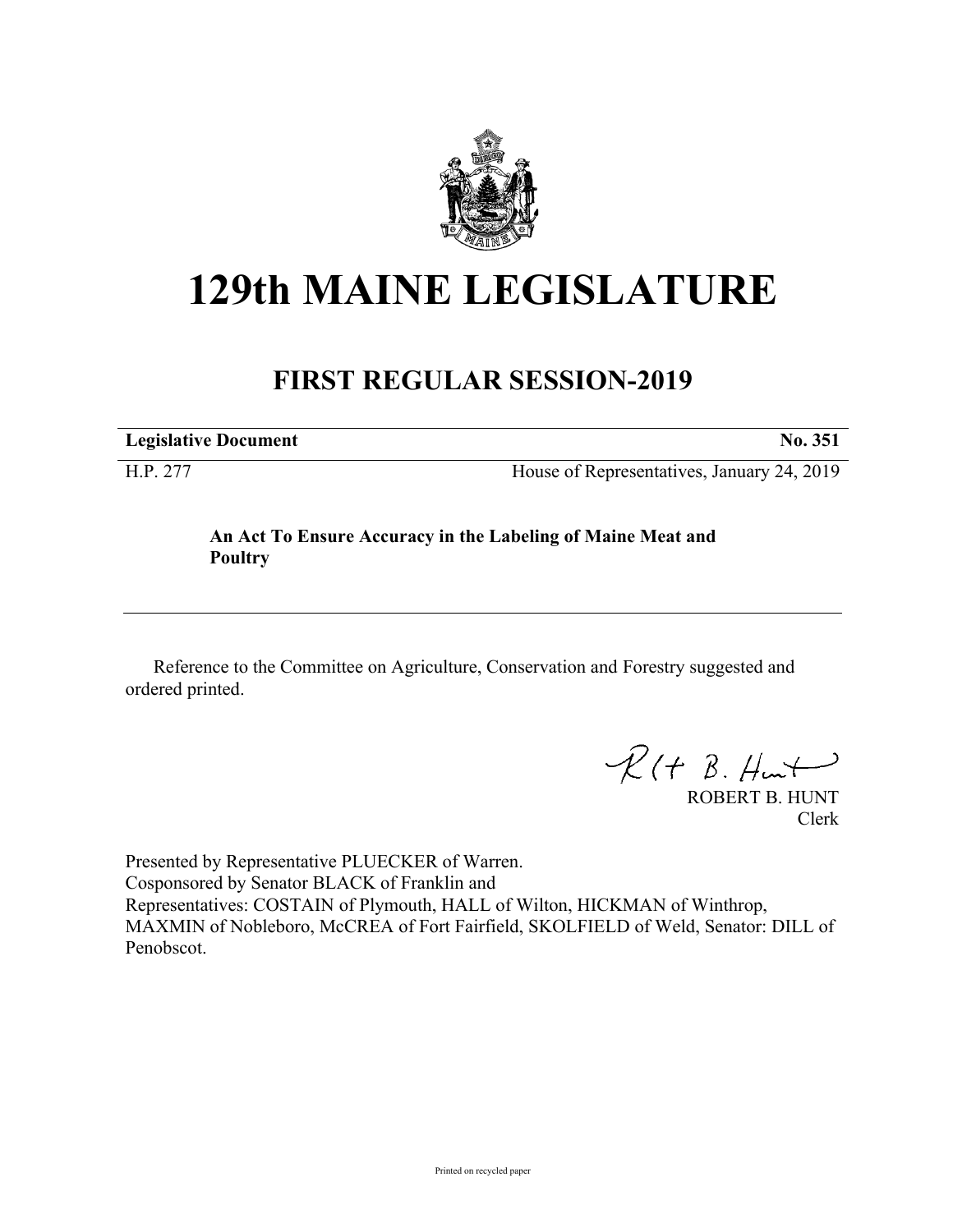**Be it enacted by the People of the State of Maine as follows:**

 **Sec. 1. 7 MRSA §443-B, sub-§2,** as enacted by PL 1987, c. 844, §1, is amended to read:

 **2. Origin of product.** For purposes of this section, the commissioner shall define, by rule, for each commodity group other than poultry and poultry products covered under subsection 2-A and meat and meat products covered under subsection 2-B, the meaning of the term "produced within the State" and the minimum percent of the content of any package that must have actually been produced within the State to meet the requirements for use of any mark under this section.

- The commissioner shall grant a waiver to the minimum content criteria when emergency 11 market conditions arise which that are abnormal to the historic flow of a specific commodity, with the degree of the waiver to be determined by the commissioner. The commissioner shall determine what constitutes an emergency condition.
- **Sec. 2. 7 MRSA §443-B, sub-§§2-A and 2-B** are enacted to read:

 **2-A. Maine poultry and poultry products.** Poultry and poultry products as defined in Title 22, section 2511 sold or offered for sale may not be labeled with a certified "Maine" trademark under subsection 1 unless the poultry was raised solely in the State from no later than the 7th day after hatching.

- **2-B. Maine meat and meat products.** Meat and meat products as defined in Title 22, section 2511 sold or offered for sale may not be labeled with a certified "Maine" trademark under subsection 1 unless the animal was born in the State and raised solely in the State.
- **Sec. 3. 7 MRSA §443-C** is enacted to read:

## **§443-C. Prohibition; mislabeling poultry and meat**

- **1. Prohibition; mislabeling poultry and meat.** Poultry, poultry products, meat and meat products as defined in Title 22, section 2511 sold or offered for sale may not be labeled or advertised as "Maine-raised" or by a similar designation unless:
- A. For poultry and poultry products, the poultry was raised solely in the State from no later than the 7th day after hatching; and
- B. For meat and meat products, the animal was born in the State and raised solely in the State.
- **2. Violation.** For a violation of subsection 1, the commissioner may suspend or revoke a license or may take any other action that the commissioner determines appropriate as provided under Title 22, section 2514, subsection 6.
- **Sec. 4. 22 MRSA §2512, sub-§1, ¶B-1** is enacted to read: